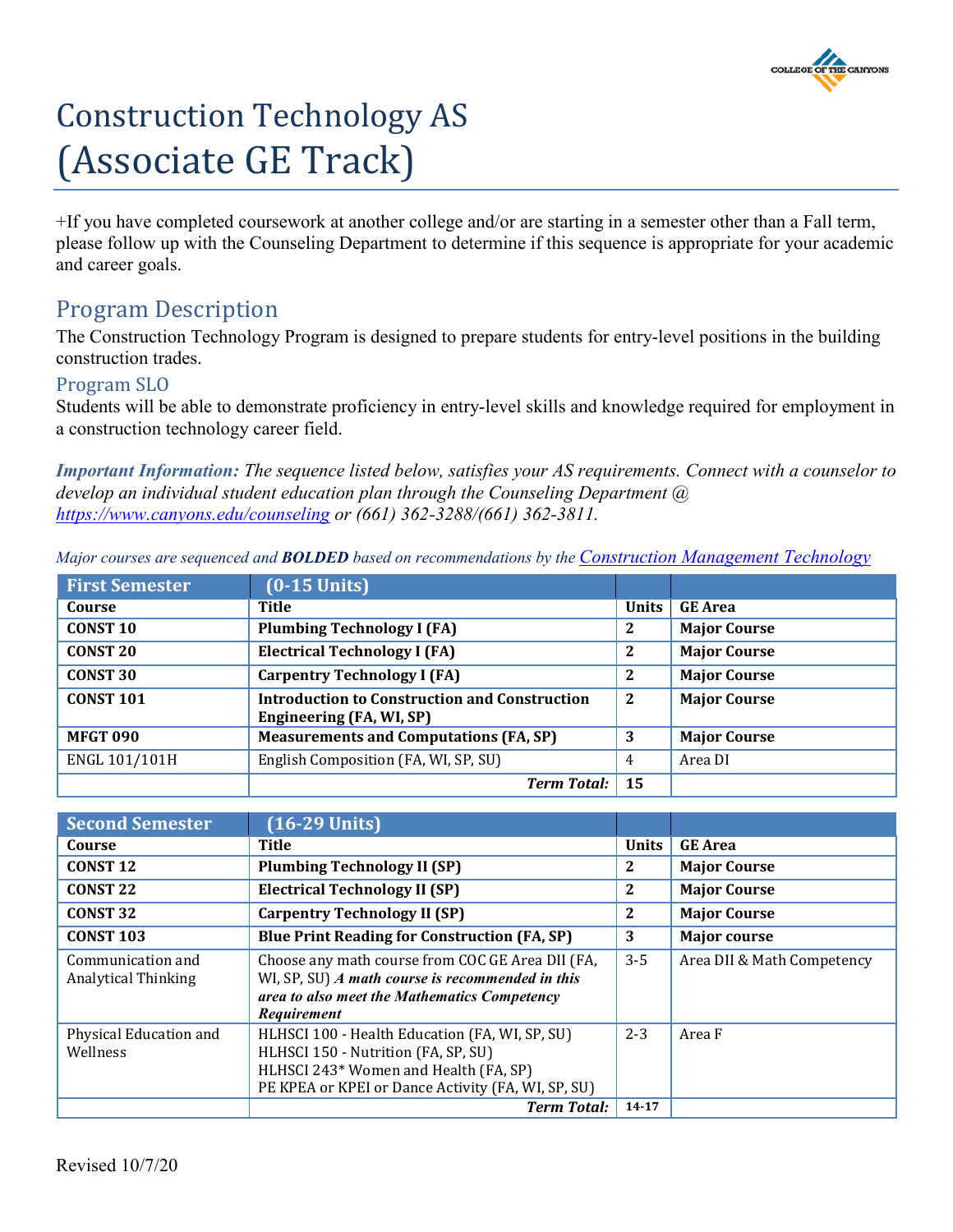

| <b>Third Semester</b>                                     | $(30-45$ Units)                                                                                                                                           |              |                     |
|-----------------------------------------------------------|-----------------------------------------------------------------------------------------------------------------------------------------------------------|--------------|---------------------|
| Course                                                    | <b>Title</b>                                                                                                                                              | <b>Units</b> | <b>GE</b> Area      |
| <b>CONST 109</b>                                          | <b>California Building Code (FA)</b>                                                                                                                      | 3            | <b>Major Course</b> |
| <b>CONST 122</b>                                          | Plumbing Systems and the Plumbing Code (FA)                                                                                                               | 3            | <b>Major Course</b> |
| or<br><b>CONST 124</b>                                    | or<br><b>California Electrical Code (SP)</b>                                                                                                              |              |                     |
| * American Institutions<br>Course – Choose Option I or II | Complete first course in chosen option - (note:<br>must take both classes within same option) (FA, WI,<br>SP, SU) - see "American Institutions" box below | 3            | Area E              |
| Natural Sciences<br>Course                                | Choose one course from COC GE Area A (lab not<br>required) (FA, WI, SP, SU)                                                                               | 3            | Area A              |
| <b>**</b> Humanities and Fine<br>Arts                     | Choose one course from COC GE Area C<br>(FA, WI, SP, SU)                                                                                                  | 3            | Area C & Diversity  |
|                                                           | <b>Term Total:</b>                                                                                                                                        | 15           |                     |

**\*See notation below in text box titled "American Institutions Requirement" regarding options.**

**\*\*Consider taking a humanities general education course GE Area C with an (\*) indication on the Associate Degree Requirements Checklist. Courses with an (\*) will also meet the GE Diversity Requirement. Refer to the Associate Degree Checklist for details.**

| <b>Fourth Semester</b>              | $(46-60$ Units)                                                                                        |              |                              |
|-------------------------------------|--------------------------------------------------------------------------------------------------------|--------------|------------------------------|
| Course                              | <b>Title</b>                                                                                           | <b>Units</b> | <b>GE</b> Area               |
| Social Science                      | Choose one course from COC GE Area B (FA, WI, SP,                                                      | 3            | Area B                       |
| Course                              | SU)                                                                                                    |              |                              |
| * American Institutions             | Complete second course in chosen option - (note:                                                       | 3            | Area E                       |
| Course                              | must take both classes within same option) (FA, WI,<br>SP, SU) - see "American Institutions" box below |              |                              |
| <b>Elective Course OR Diversity</b> | Choose any course that is an associate degree                                                          | 3            | Elective or Diversity        |
| if not yet met                      | applicable course (FA, WI, SP, SU) OR                                                                  |              |                              |
|                                     | Diversity Requirement (May double with other GE                                                        |              |                              |
|                                     | Notated with an Asterisk on the GE Checklist)                                                          |              |                              |
| Elective Course                     | Choose any course that is an associate degree<br>applicable course (FA, WI, SP, SU)                    | 3            | Elective                     |
| Elective Course                     | Choose any course that is an associate degree                                                          | 3            | Elective                     |
|                                     | applicable course (FA, WI, SP, SU)                                                                     |              |                              |
| <b>Elective Course</b>              | Choose any course that is an associate degree                                                          | $\mathbf{1}$ | Elective (if needed to meet  |
|                                     | applicable course (FA, WI, SP, SU)                                                                     |              | remaining units towards your |
|                                     |                                                                                                        |              | 60)                          |
|                                     | <b>Term Total:</b>                                                                                     | $15 - 16$    |                              |

**\*See notation below in text box titled "American Institutions Requirement" regarding options.**

**Notes: In order to complete your AS degree in two years a minimum of 15 units per semester is necessary. You may consider taking winter/summer coursework to help lighten your load during fall/spring.**

#### *Total Units: 60*

**\*\*American Institutions Requirement –** Select one of the options below and complete a total of 6 units

| <b>Option 1</b> | One course from the following: Economics 170/170H, History 111/11H, History 112/112H, |
|-----------------|---------------------------------------------------------------------------------------|
|                 | History 120/120H, or History 130 AND Political Science 150/150H (FA, WI, SP, SU)      |
| <b>Option 2</b> | History 111/111H AND History 112/112H (FA, WI, SP, SU)                                |